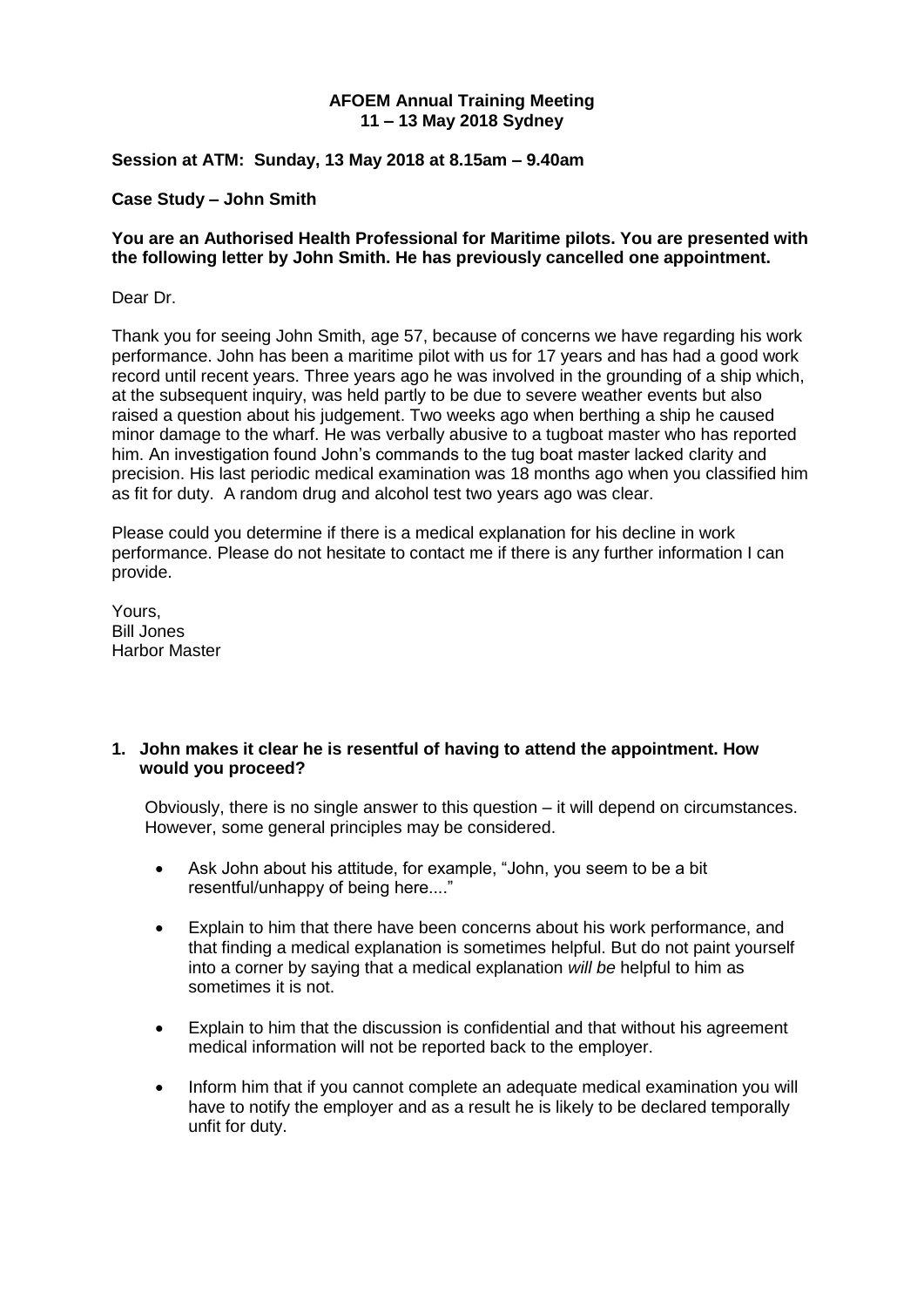## **2. What are the possible diagnoses of a 57-year-old man with deteriorating work performance?**

The differential diagnosis is initially very broad. Obviously history including past and family history and examination may narrow the range of diagnoses. Diagnoses could include the following:

- Psychiatric eg depression or anxiety states.
- Neurological eg early onset Alzheimers or other neurodegenerative disease or space occupying lesion.
- Substance misuse although there was a previous negative random D&A test.
- Sleep disorder/Fatigue eg sleep apnoea or fatigue which may be due to numerous medical conditions (diabetes, hypothyroid, depression etc) and shift work disorder after many years of working rosters. Diabetes should have been detected at his last medical examination on fasting blood glucose or HbA1c.
- Deafness due to noise induced hearing loss (from helicopter transfers) and/or presbycusis.

## **3. What further tests or assessments would you consider to determine his fitness for duty?**

- Referral to psychiatrist or neurologist
- Referral for domiciliary sleep study
- A spot D&A screen
- With his consent liaise with GP regarding any health matters.
- If a sinister medical condition is suspected on clinical grounds consider referring the pilot to his own doctor for appropriate investigation, supplying an explanatory letter for the GP. The GP (or specialist) then will make the diagnosis.

## **4. What further information could you seek from the port authority?**

- What is his absenteeism history is it escalating?
- Could they provide more detail of the incidents particularly his alleged "lacked clarity and precision" in commands to the tug boat.
- His recent reaccreditation reports.
- Have there been any comments about behaviour changes from his peers.
- Etc??